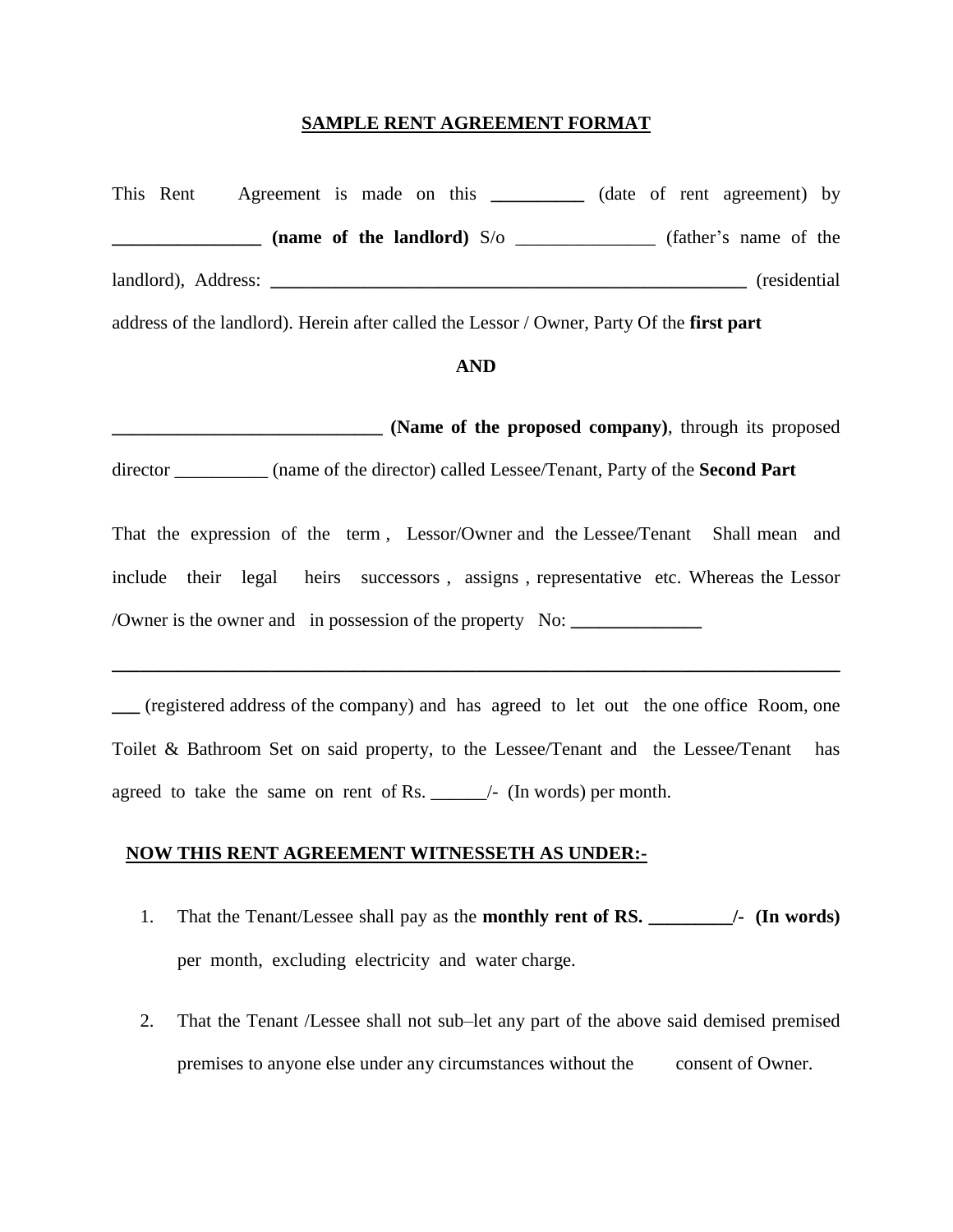- 3. That the Tenant / Lessee shall abide by all the bye laws , rules and regulation, of the local authorities in respect of the demised premises and shall not do any illegal activities in the said demised premises.
- 4. That this Lease is granted for a period of Eleven (11) months only commencing from \_\_\_\_\_\_\_\_\_\_\_ (date of rent commencing from) and this lease can be extended further by both the parties with their mutual consent on the basis of prevailing rental value in the market .
- 5. That the Lessee shall pay Electricity & Water charge as per the proportionate consumption of the meter to the Lessor /Owner.
- 6. That the Tenant/Lessee shall not be entitled to make structure in the rented premises except the installation of temporary decoration, wooden partition/ cabin, air – conditioners etc. without the prior consent of the owner.
- 7. That the Tenant/lessee can neither make addition/alteration in the said premises without the written consent of the owner, nor the lessee can sublet part or entire premises to any person(s)/firm(s)/company(s).
- 8. That the Tenant/Lessee shall permit the Lessor/Owner or his Authorized agent to enter in to the said tenanted premises for inspection/general checking or to carry out the repair work, at any reasonable time.
- 9. That the Tenant/Lessee shall keep the said premises in clean & hygienic condition and shall not do or causes to be done any act which may be a nuisance to other.
- 10. That the Tenant/Lessees shall carry on all day to day minor repairs at his/her own cost.